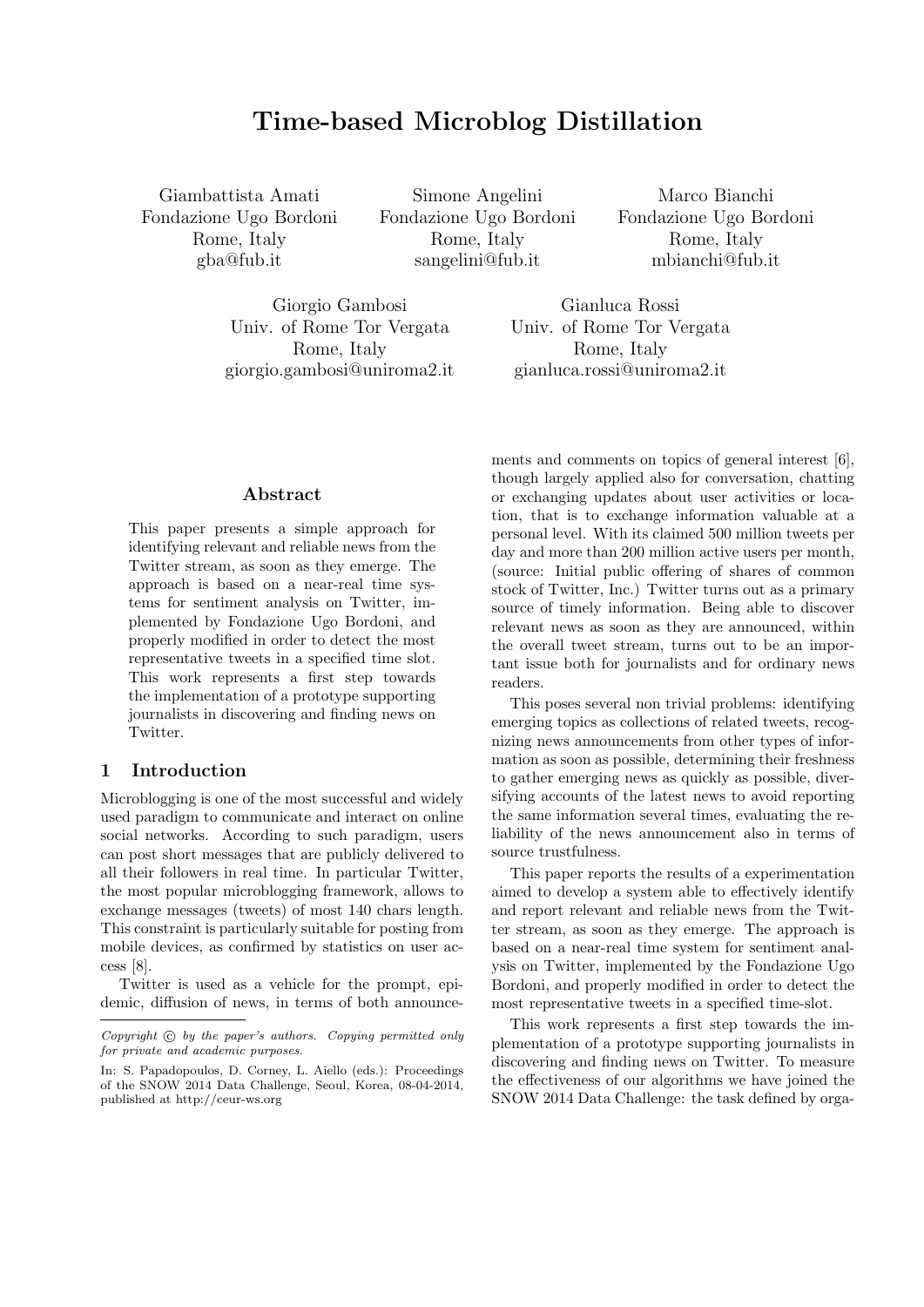nizers of this challenge is very suitable for our research purpose. It is worth to note, even if results of this experimentation seem to be encouraging, we consider them just a baseline for future experimentations. In fact, the effectiveness of our strategy can be improved both by a better tuning of the system parameters and by applying more advanced techniques, such as: timeline analysis to deal with freshness of tweets; sentiment analysis to detect neutrality, as expected in news announcements; more sophisticated approaches for tweet clustering and near duplicate detection.

The paper is organized as follows: in Section 2 we briefly introduce the SNOW 2014 Data Challenge task and the related benchmark. In Section 3 we provide an architectural overview of the system implemented by the Fondazione Ugo Bordoni for near-realtime sentiment analysis on Twitter. In Section 4 we describe our approach and in Section 5 we present the result of a preliminary evaluation of our baseline. Section 6 concludes the paper.

## 2 Task definition

The SNOW 2014 Data Challenge defines a task for real-time topic detection on Twitter. More precisely, the task consists in identifying the most relevant topics in times lots of 15 minutes in the period between 25- 02-14 (18:00 GMT) and 26-02-14 (18:00 GMT).

The test data used in the SNOW 2014 Data Challenge is composed by about one million of tweets<sup>1</sup> from the Twitter Stream. The filtering activity has been conducted by using the Twitter Streaming API. Tweets have been selected by monitoring four keywords (i.e. Syria, terror, Ukraine, and bitcoin) and about 5000 user accounts. Since the monitoring spanned over 24 hours, the total number of analyzed time slots were 96. For each time slot and each discovered topic, a short headline should be yielded, together a set of representative tweets, possibly URLs of pictures, and finally a set of keywords. The expected output format is the following:

#### time-slot headline keywords tweetIds pictureUrl

With respect to the SNOW 2014 Challenge task we fulfilled the task providing the following outcomes: instead of a headline summarizing the discovered topic, we return the most representative tweet for that topic and we present its *tweetId* as representative tweet for the tweetIds field.

#### 3 System description

The experimentation has been conducted by using a system for near-real time sentiment analysis on Twitter. This system, developed by the Fondazione Ugo Bordoni, is based on the Terrier framework [9]. Figure 1 presents an high level architectural overview of the system.

The Twitter Stream is filtered by Twitter Connectors, that are software components using the free Twitter Streaming API. As specified by the Twitter Streaming API Specification, each connector can define a filter composed of at most 400 keywords and 5000 user accounts. Being the usage of the API for free, the service provided by Twitter works in a besteffort fashion: as a consequence, if a filter is too much noisy (i.e. the number of tweets matching monitored keywords is too high), Twitter does not guarantees the delivery of all tweets matching conditions defined by the connector. All tweets collected by connectors are stored into a distributed installation of MongoDB [5] . Being the platform mainly oriented to implement the sentiment analysis solution described in [1], the system includes a Web application for the manual annotation of tweets and a software component (i.e. Sentiment Analysis Dictionary Builder) for the automatic generation of Dictionaries containing weighted opinionbearing terms. Dictionaries are used by an extended version of Terrier, specifically implemented to support the indexing of tweets and to enable time-based mining activities on the indexed collection. The front-end of the system is provided by a Web application implementing several tools useful to perform time-based searches (e.g. search for relevance, search for freshness, search for opinions), to discover latent concepts related to a specified topics, providing charts, and so on. Figure 2 shows the Buzz Chart produced by the Web application with respect to the SNOW 2014 test collection.

This system has been used to join to the SNOW 2014 Challenge, simply submitting an "empty" query with respect to the desired time slots and setting the relevance sorting. The system automatically retrieves relevant tweets and representative weighting words for that time slots. In the following Section we detail our approach for the time-based topic distillation.

## 4 Experimentation

We have simulated a time-based distillation of tweets from Twitter streaming assuming that the test collection is unbiased by filtering keywords, although a very limited number of keywords were used to filter Twitter's firehose (e.g. Syria, terror, Ukraine, and bitcoin). In fact, due to this limited number of keywords, the collection can not be considered a unbiased sample of

 $\overline{\rm ^1Wh}$  the SNOW 2014 Data Challenge organizers collected 1.041.062 tweets, we filtered 1.040.362 tweets. Anyway the difference, in the order of 0.067%, is not statistically significant.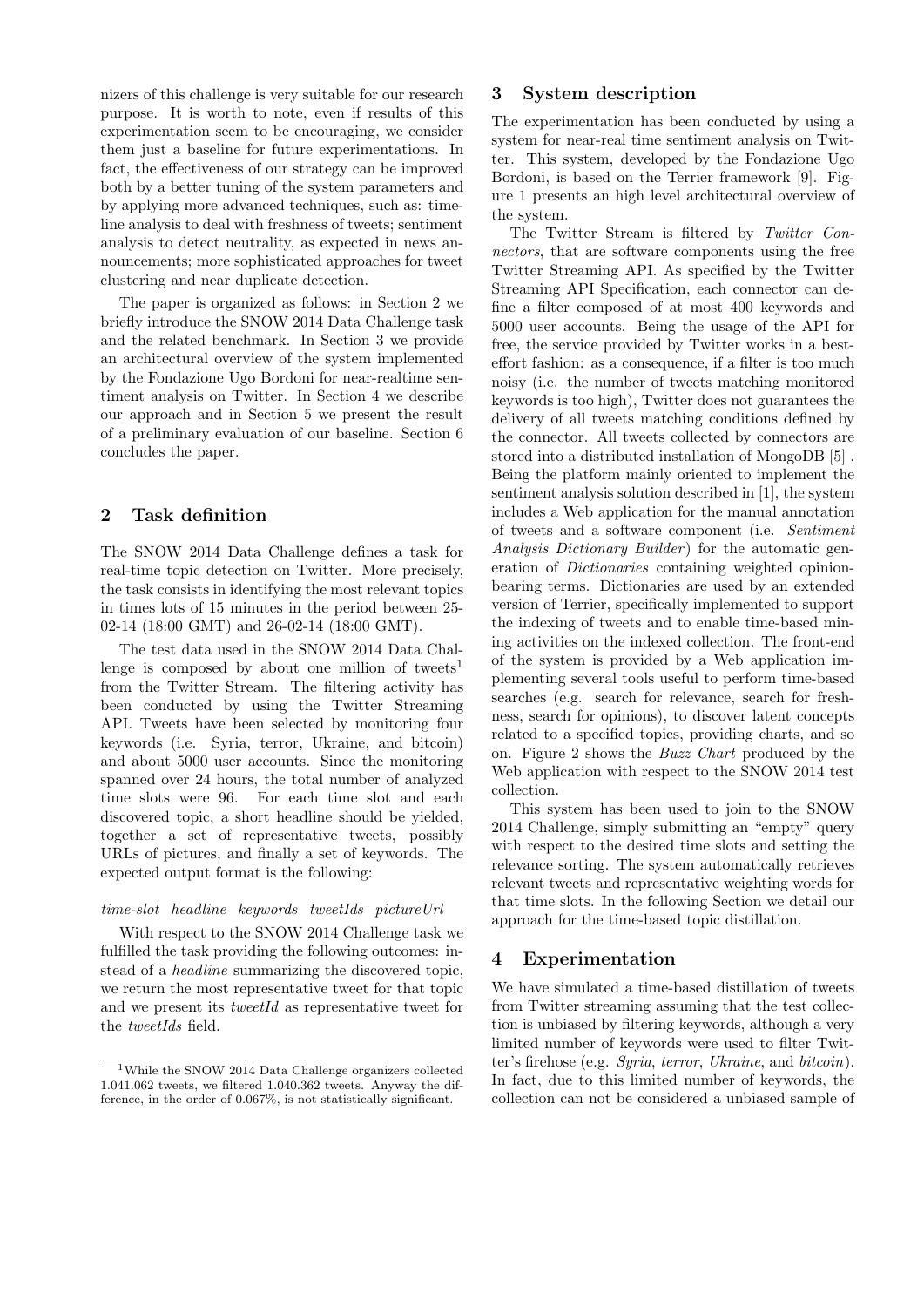

Figure 1: Architectural overview of our system for near-realtime sentiment analysis on Twitter

Twitter's firehose (about the 30% of tweets in the collection contains the above mentioned terms). As a consequence, any methodology exploiting the knowledge of these keywords could have been easily affected by overfitting. For a similar reason, and the sake of generality, we have not used the list of seed authors for filtering the news, as well as to assume ad hoc solutions for the type of task, such as the use of specific or clue keywords to detect the breaking news (e.g. the word BREAKING at the beginning of the tweets) or the id of the seed authors. However, we have deliberately removed retweets from the retrieved set because this was an explicit requirement of the task.

Since we did not have criteria or evaluation measure to assess the quality of the result set, the values of the parameters were given either by default as provided by our system or by empirical evidence. The training set thus was only used to qualitatively provide an evaluation of the distilled result set of tweets, and it was not used to tune the parameters of the filtering system.

We have submitted a run that will be used as a benchmark to evaluate our future experiments, on the basis of the evaluation measures that will be provided by the organizers [10]. For this reason we consider the submitted run just as a baseline for future experimentations.

To submit our baseline we have tackled the following issues:

- a) We have assumed to process an unbiased streaming. We have gathered all tweets into time slots of 15 minutes. Thus, we have not searched tweets by using the four original topics, but we have filtered the results just by time.
- b) We have used a very fast English-based filter. A

set of English common terms was submitted as an unweighted query to the system and it was searched against the inverted index in order to produce a first pass retrieval. This lexicon was used to eliminate not-English tweets from the streaming. We have used a stopword list of 453 English words as a query to filter tweets written in English, and thus reducing the collection to 94.10% of the original size. The error rate of not-English tweets after retrieval was 9.03% in the sample of submitted list to the SNOW competition. We have not yet statistics on the error rate for the false negative not-retrieved set.

- c) Though we have not used a query for the first pass retrieval, we have ranked the tweets of each time slot by relevance using a query expansion technique. We have applied the Bose-Einstein query expansion weights to determine the new term queries. Bose-Einstein (BO) weight is a variant of the Kullback-Leibler divergence (KL) and is preferred to KL when recall is more important than early precision, as required in our case by the absence of a topic-based first pass retrieval [3].
- d) We have used a very-light and fast Nearduplicate-detection (NDD) algorithm to remove tweets from the second pass retrieved set. In particular, two tweets are considered near-duplicate if they share a bigram of two not-stopword consecutive terms. The near duplicate tweet lower in the ranking was eliminated. We finally presented the first three tweets per time slot.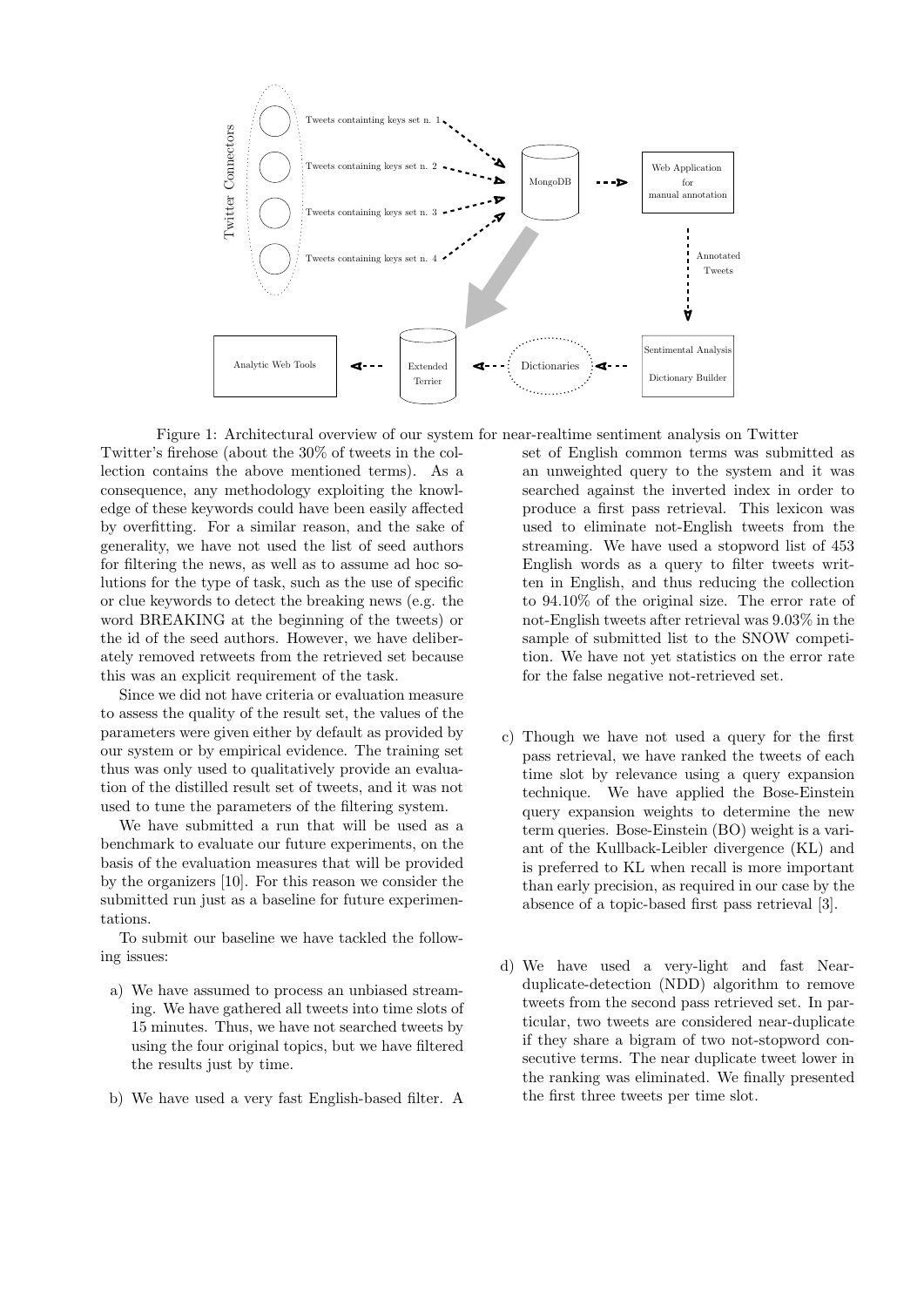

Figure 2: The Buzz chart shows the number of tweets of the SNOW 2014 test collection

# 5 Evaluation

Since the submitted run contains just 288 records (i.e. 3 tweets times 96 time slots), we performed a complete manual evaluation in order to evaluate the precision of our baseline. Our assessment focused on the relevance of tweets presented as representative for a news. Interestingly, we quickly realized it is not trivial to determine what should be classified as a news. For example:

## 115 - Sergio Aguero has the best minutes per goal rate in @PremierLeague history scoring on average every 115 minutes. Delivered.

should be considered a news? To reduce the impact of the subjectivity, each tweet has been evaluated by three human experts and classified as:

- highly relevant (i.e. it is a news), if all three human experts agree in considering the tweet as representative for a news;
- *not relevant* (i.e it is not a news), if all three human experts agree in considering the tweet as not representative for a news;
- *relevant* (i.e. it seems a news), otherwise.

The precision of our system (i.e. P@3) varies between 0.34, if we just consider the highly relevant class, and 0.58, if we also consider the relevant one. It is worth noting these results are strongly influenced by the choice to return exactly three tweets for each time slot. In terms of precision, this strategy can be disadvantageous when a time slot does not contain any

news. Furthermore, we tried to improve the computation of the precision value and to get a sense of the performance in terms of recall: for each time slot we have extracted all tweets containing the term BREAK-ING, as substring, from the result set used to create the submitted run. In this case we assume:

- if a tweet contains the substring, it is probably a representative for a news. This hypothesis is confirmed by the resulting precision that it is equals to 0.94;
- if a news emerging from a tweet containing the substring it is not represented by a tweet in the submitted run, we missed the news;
- if a time slot does not contain any tweet containing the substring and all tweets in the submitted run in that time slot have been evaluated as "not relevant", then the time slot is not considered in the computation of precision and recall values because we do not have any evidence of the existence of a news to be discovered: this hypothesis simulates the case in which the system is able to return an empty result when a time slot does not contain any news. Applying this rule 9 time slots were removed.

Considering both highly relevant and relevant classes, we obtain a precision equals to 0.64 and a recall equals to 0.80.

Even if we know we performed an incomplete assessment, we believe this is an encouraging starting point for the implementation of a vertical system for time base topic detection on Twitter. The official evalua-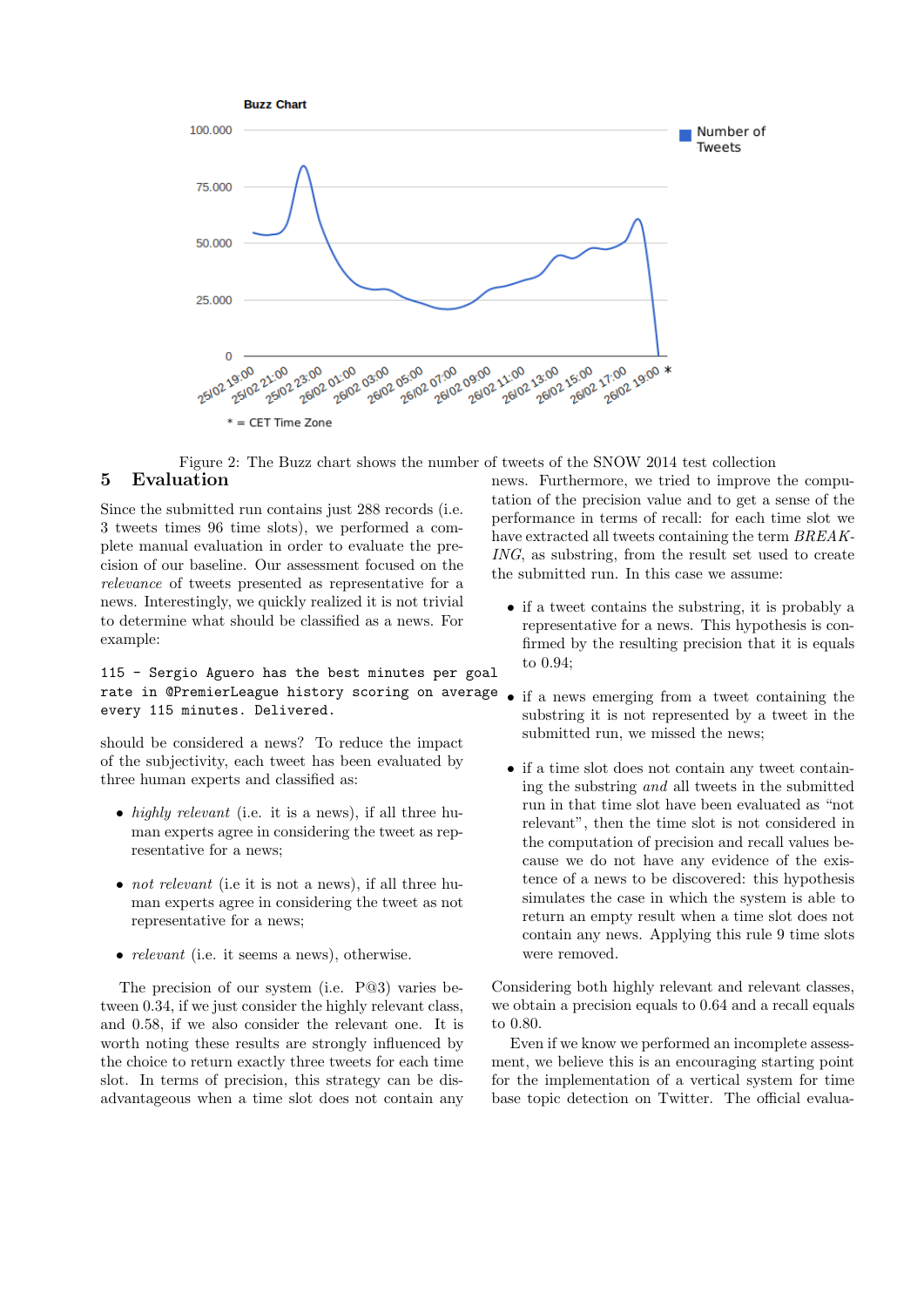| Times-lot        | Headline                                      | Tags                                                  |
|------------------|-----------------------------------------------|-------------------------------------------------------|
| 26-02-2014 13:30 | Mt. Gox Founder Issues New Statement,         |                                                       |
|                  | Says He's Still in Japan: Mark Karpeles,      | bitcoin, founder, new, mt, still, gox, karpeles, mark |
|                  | founder of troubled bitcoin exc               |                                                       |
| 26-02-2014 13:30 | Jermain Defoe has played his last game        |                                                       |
|                  | for Tottenham after being ruled out of        | last, defoe, jermain, game, dnipro, tottenham         |
|                  | tomorrows match against Dnipro                |                                                       |
| 26-02-2014 13:30 | Putin puts troops in western Russia on alert  |                                                       |
|                  | amid Ukraine tension: President               | ukraine, russia, putin, troops                        |
|                  | Vladimir Putin ordered an urgent              |                                                       |
| 26-02-2014 13:45 | [GMA News] Alarm in Ukraine as Putin puts     |                                                       |
|                  | Russian troops on alert: SIMFEROPOL,          | ukraine,troops,putin,russian,news,puts,alert          |
|                  | Ukraine/KIEV - President Vladim               |                                                       |
| 26-02-2014 13:45 | Syria State Media Says Army Kills 175 Rebels: |                                                       |
|                  | State media in Syria says army troops have    | syria,troops,state,175, media,army                    |
|                  | killed 175 rebels in an ambush south of Dama  |                                                       |

Table 1: An extract of records submitted to the SNOW 2014 Challenge.

Table 2: An extract of tweets containing the term BREAKING as substring.

| Time-slot        | Headline                                        | Tags                                         |
|------------------|-------------------------------------------------|----------------------------------------------|
| 26-02-2014 13:00 | BREAKING: Reports say Vladimir Putin has        |                                              |
|                  | ordered a test of combat readiness of troops in | ukraine,troops,putin,russia,combat,readiness |
|                  | central, western Russia." Ukraine bound!        |                                              |
| 26-02-2014 13:30 | BREAKING: State media in Syria says army        |                                              |
|                  | troops have killed 175 rebels in an ambush      | syria,troops,damascus                        |
|                  | south of Damascus.                              |                                              |
| 26-02-2014 14:15 | BREAKING: Mid Staffs NHS trust to be            |                                              |
|                  | dissolved, Jeremy Hunt announces                |                                              |

tion results of our method in the Data Challenge are included in [10].

## 6 Conclusion and Future Work

In this paper we describe our approach in facing a challenging task: the time-based topic distillation from microblog. More precisely, we report about the strategy adopted to submit a preliminary baseline to the SNOW 2014 Data Challenge and we reported a first assessment attempt. Starting from this baseline, we will explore the following research directions:

- a) The use of a topic-based clustering method, e.g. k-means driven by topic, or of a search-based result set to further split each time slot into homogeneous clusters.
- b) The filtering of tweets by sentiment polarity. Sentimental analysis can be indeed useful to detect neutral tweets, since we assume that breaking news do not in general contain opinions or sentiment polarities, unless the news quotes other people's statements.
- c) Freshness and tweet peak analysis improves retrieval quality [2]. The best representative for

each time-based cluster can be further selected taking into account topic relevance, diversity and freshness, not just by diversity and relevance as we have done with our baseline. Zipf-law, other fat-tailed distributions [2], or exponential decaying function [7] can enhance early precision. At the moment we have not used any time-based retrieval function to order or select the tweet representatives of the selected news.

d) The NDD algorithm was very restrictive that only a few tweets were selected among the topmost relevant retrieved ones. For this reason we have decided to select only a small number of tweets per each time slot. If we had used a less aggressive Near-Duplicate Detection method, for example with Jaccard's coefficient instead of a simple bigram sharing condition, then we would have the possibility to produce a longer list of relevant and diverse news. Diversity requires thus a refinement of NDD in combination with freshness and topic relevance. Because of the too restrictive NDD condition between tweets we have not produced the list of near duplicate candidate for each selected tweet. The use of min-wise indepen